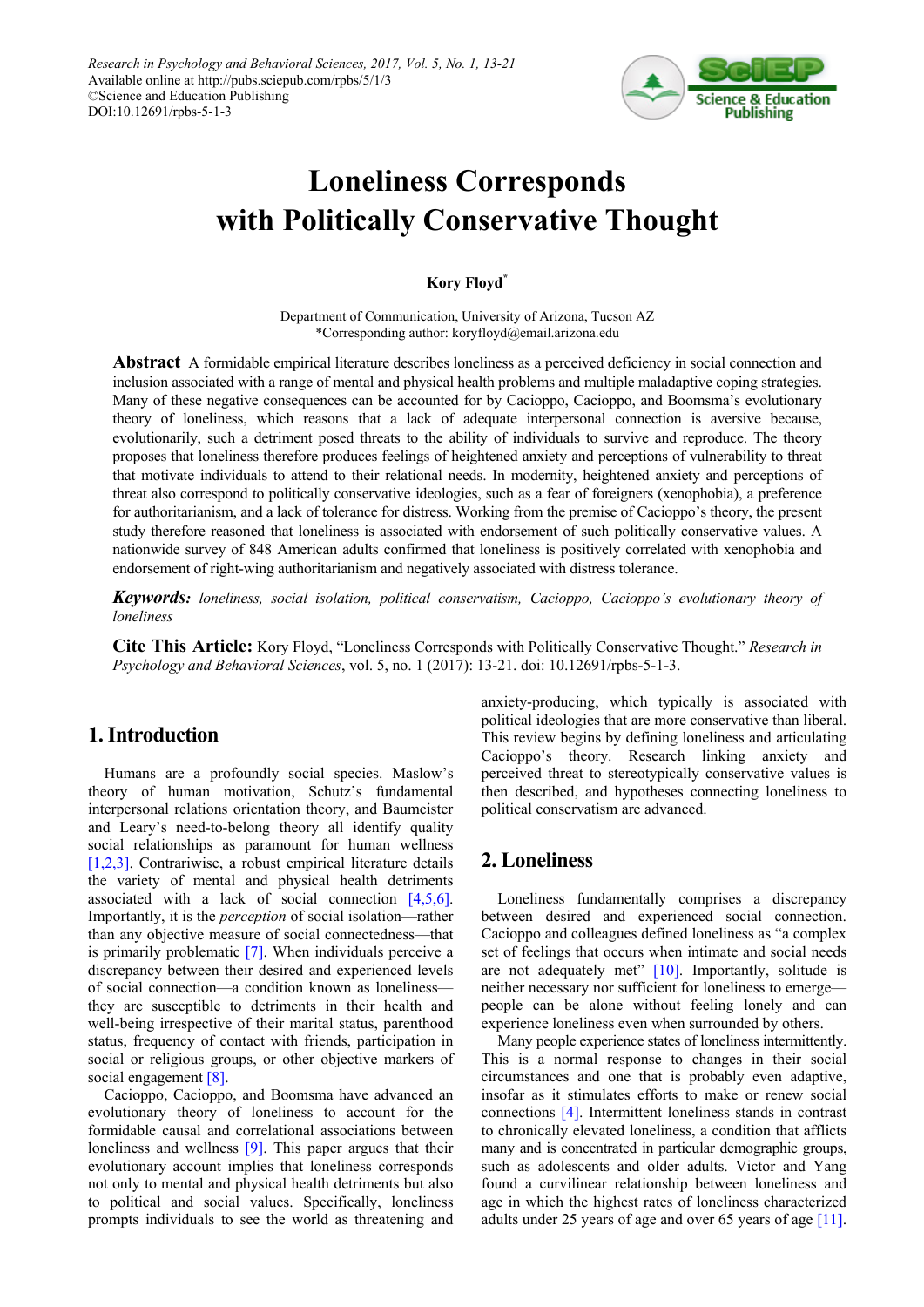A U.S. study by the American Association of Retired Persons (AARP) of adults 45 years of age and older found that 36% reported chronic loneliness (operationally defined as a score of ≥44 on the UCLA Loneliness Scale, described below) [\[12\].](#page-6-7) Loneliness was most prevalent (43%) for adults aged 45-49 and became decreasingly prevalent with increasing age. In comparison, Theeke reported a loneliness prevalence rate of 19.3% for adults 65 years of age and older, using data from a nationally representative study of U.S. senior citizen[s \[13\].](#page-6-8)

Reports confirm that loneliness is not solely an American cultural affliction. For instance, a study of 1,299 adults aged 65 and over in the United Kingdom documented a loneliness rate of 35%, with 9% describing their loneliness as painful  $[14]$ . Similarly, in a study of U.S. Chinese senior citizens, Simon, Chang, Zhang, Ruan, and Dong found that 20.5% of participants reported a lack of companionship, 18.5% reported feeling "left out of life," and 6.2% reported feeling isolated [\[15\].](#page-6-10) The overall prevalence of any loneliness symptom was 26.2%. Unlike the AARP study, Simon and colleagues found that loneliness among Chinese senior citizens increased with age, although it was more prevalent among women and among those living alone. Other reports have also shown loneliness to vary by sex. In a survey of 6,500 U.S. adults, Steptoe, Shankar, Demakakos, and Wardle found that 36.7% of men and 63.3% of women reported high levels of loneliness (a significant sex difference) [\[8\].](#page-6-3)

Loneliness is associated with a wide range of physical health disorders and disturbances. These include pain and fatigue [\[16\],](#page-7-0) sleep disturbances [\[17\],](#page-7-1) hypertension [\[18\],](#page-7-2) lack of physical activity [\[19\],](#page-7-3) and inflammatory responses to stress [\[20\].](#page-7-4) Loneliness is likewise related to deficits in mental wellness, such as depression [\[21\]](#page-7-5) and alexithymia [\[22\].](#page-7-6) Lonely adults also report greater dissatisfaction with their personal relationship[s \[23\].](#page-7-7)

Much scholarly speculation has addressed the question of why loneliness covaries with such detriments. One compelling explanation is found in Cacioppo's evolutionary theory of loneliness, which is detailed subsequently.

### **1.1. Cacioppo's Evolutionary Theory of Loneliness**

Cacioppo's evolutionary theory explains loneliness as an evolved adaptation that promotes survival and reproduction [\[9,10\].](#page-6-4) Other things being equal, natural selection favors those individuals with characteristics that foster their survival to sexual maturity, because such individuals are better able to reproduce and contribute their genes to future generations [\[24\].](#page-7-8) Cacioppo and colleagues claimed that one such characteristic is an aversion to social exclusion. A predisposed drive for inclusion facilitates survival and reproduction because those who are motivated to connect with others gain benefits related to group inclusion, such as protection, shared resources, and reproductive opportunity [\[10\].](#page-6-5) In contrast, those who lack the motivation to bond with others may be less likely to survive hardships and more likely to have limited access to reproductive partners.

Because the drive for social inclusion is so strong, experiencing discomfort and distress during episodes of perceived social isolation therefore became adaptive within the human species, insofar as such feelings motivate a return to the group. As such, Cacioppo and colleagues argued, predispositions to experience anxiety in response to social isolation—a condition we know as loneliness—were selected for, increasing their odds of representation in future generations.

Social inclusion is adaptive, so loneliness—as a marker that this fundamental need is unmet—leads people to experience stress. Specifically, Cacioppo's theory suggests that feeling lonely increases one's feelings of vulnerability, anxiety, and surveillance of potential threats [\[25\].](#page-7-9) Unsurprising, then, loneliness often prompts a cognitive and physical threat response that triggers increased cortisol, inflammation, immunosuppression, and increases in blood glucose via the process of gluconeogenesis [\[26\].](#page-7-10) Consequently, loneliness is often associated with functional impairments such as daytime fatigue [\[27\]](#page-7-11) and an inability to gain adequate restorative sleep [\[28\].](#page-7-12)

In addition to coinciding with health deficits, feelings of anxiety and vulnerability to potential threat—such as those that correspond to loneliness—are also empirically related to politically conservative values, as described next.

#### **1.2. Linking Loneliness to Conservatism**

As an ideological orientation, political conservatism fundamentally reflects a motivation to preserve the existing order, prioritize safety and certainty over risk, and be wary of change. Jost, Glaser, Kruglanski, and Sulloway's motivated social cognition model explains that a conservative political orientation serves as an ego-defensive function against uncertainty, anxiety, and threat [\[29\].](#page-7-13) According to this model, the appeal of conservatism is that it depicts reality as concrete, consistent, and predictable. If loneliness prompts feelings of anxiety and vulnerability, as Cacioppo's evolutionary theory indicates, and if such feelings are commonly associated with politically conservative ideologies, then one logical deduction is that *being lonely should correspond with having politically conservative values.*

Several studies offer results supportive of such a proposition. For instance, Oxley and colleagues reported that having a conservative political orientation was associated with measurably greater physical sensitivities to sudden noise and threatening images, compared to having a more liberal orientation, suggesting that conservatism prompts stronger surveillance and a more defensive reaction to threat, as Cacioppo's theory would predict [\[30\].](#page-7-14) Similarly, in two large samples (total  $N = 31,045$ ), Inbar, Pizarro, Iyer, and Haidt found a positive relationship between political conservatism and sensitivity to disgust, even with several demographic variables and personality traits held constant [\[31\].](#page-7-15) Nail, McGregor, Drinkwater, Steele, and Thompson even demonstrated that conditions of threat cause people who normally have liberal political orientations to think more conservatively [\[32\].](#page-7-16)

Moreover, like loneliness itself, conservatism is inversely related to physical health and wellness. In a nationwide sample of over 1.5 million Americans, Rentfrow et al. found that conservative ideology is negatively related to subjective well-being (-.23) and also to health-promoting behaviors (-.46) [\[33\].](#page-7-17)

If loneliness prompts feelings of anxiety and vulnerability, and if such feelings typically characterize a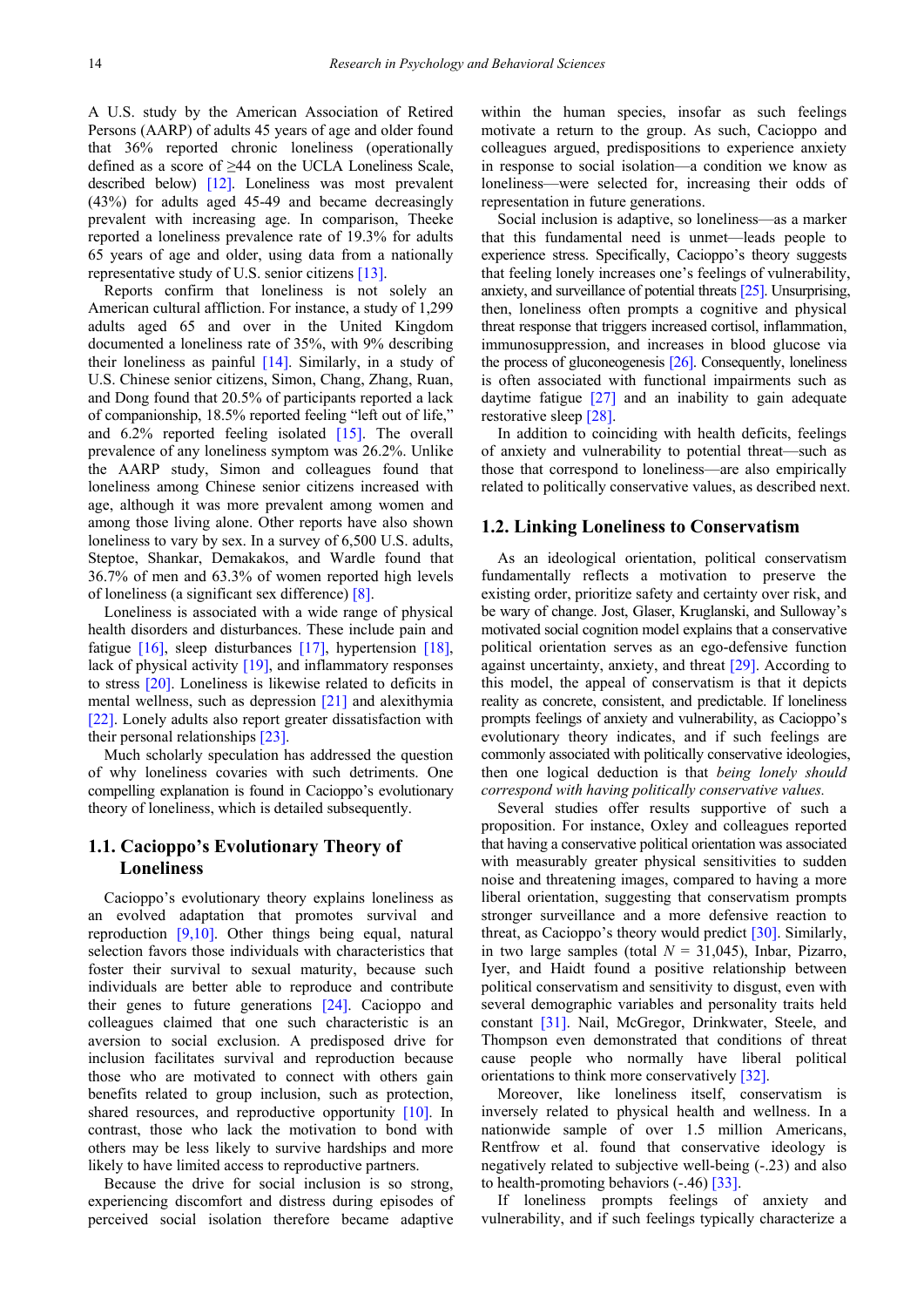more conservative than liberal orientation to political issues, then it is theoretically and empirically reasonable to predict that loneliness covaries with conservative attitudes on political issues. Three such issues that are often discussed as reflections of conservative thought are xenophobia, right-wing authoritarianism, and tolerance for distress.

**Xenophobia.** Xenophobia is defined as a "psychological state of hostility or fear towards outsiders" that often manifests in contempt of, and prejudice toward, immigrants and those perceived as foreign [\[34,35\].](#page-7-18) From the vantage point of evolutionary psychology, xenophobia reflects a fundamental bias of in-group over out-group members [\[36\],](#page-7-19) one that appears to emerge early in development [\[37\]](#page-7-20) and disposes people to judge out-group members more harshly with respect to characteristics such as competence and warmth [\[38\].](#page-7-21) Researchers have known for some time that xenophobia is positively associated with political conservatism, perhaps reflecting a conservative's preference for the safety of familiarity during feelings of vulnerability and threat [\[39\].](#page-7-22) Based on Cacioppo's proposition that loneliness induces similar emotional states, it is hypothesized that loneliness is positively associated with xenophobia (H1).

**Right-wing authoritarianism.** Altemeyer conceptualized right-wing authoritarianism (RWA) as a political value combining social conventionalism, submissiveness to authority, and authoritarian aggression [\[40\].](#page-7-23) RWA is sometimes distinguished conceptually from a related construct, social dominance orientation, with the former focusing on submission to in-group authority figures and the latter focusing on dominance over out-group members [\[41,42\].](#page-7-24) Several studies show RWA to be a precursor to prejudice against racial [\[43\]](#page-7-25) and sexual [\[44\]](#page-7-26) minorities, as well as greater emphasis on obedience and punishment in child-rearing practices [\[45\].](#page-7-27) Unsurprisingly, RWA is related to conservative political ideology, perhaps because it emphasizes the utility of conventionalism and order as responses to vulnerability [\[46\].](#page-7-28) Based on Cacioppo's theory that loneliness induces feelings of vulnerability and perceived threat, it is hypothesized that loneliness is positively associated with endorsement of right-wing authoritarianism (H2).

**Tolerance for distress.** Distress tolerance indexes "the perceived or actual ability to withstand negative affect or other aversive psychological and/or physical states" [\[47\].](#page-7-29) Distress tolerance is inversely related to anxiety and the tendency to worry [\[48\],](#page-7-30) as well as to subclinical post-traumatic stress [\[49\].](#page-7-31) Research shows that low tolerance for distress is associated with a range of maladaptive coping behaviors, including disordered eating [\[50\],](#page-7-32) alcohol and cannabis abuse [\[51\],](#page-7-33) tobacco dependence [\[52\],](#page-7-34) and even a tendency to drop out prematurely from substance abuse treatment [\[53\].](#page-7-35) No investigations appear to have established a direct link between distress tolerance and political conservativism, but two studies have demonstrated that conservatively oriented individuals have exaggerated sensitivity to threat and disgust, compared to their more liberally oriented counterparts [\[30,31\].](#page-7-14) Similarly, Weise and colleagues showed that, under conditions of mortality threat, conservative political candidates were preferred over liberal candidates by those with insecure attachments, perhaps reflecting their generalized sense of vulnerability [\[54\].](#page-7-36) Based on Cacioppo's proposition that loneliness contributes to a similar sense of vulnerability, it is hypothesized that loneliness is negatively associated with tolerance for distress (H3).

Xenophobia, RWA, and distress tolerance are not the only constructs that index conservative political thought, but they are chosen for this initial investigation into the link between loneliness and conservatism because of their associations with conservative ideology. In addition to covarying with positions on political issues, it is also possible that loneliness corresponds to actual voting behavior for political candidates. It may be the case that loneliness is associated with a tendency to vote for conservative candidates [\[54\],](#page-7-36) but it is similarly possible that loneliness corresponds to a tendency to abstain from voting altogether, as a means of protecting the self against perceived threats associated with social engagement, given that loneliness is also associated with withdrawal [\[55\].](#page-7-37) The link between loneliness and voting behavior was therefore examined in the form of a research question asking how loneliness is related to voting behavior in the previous U.S. presidential election (RQ1).

# **2. Materials and Methods**

#### **2.1. Participants**

Participants ( $N = 848$ ) were 419 men, 425 women, and 4 adults declining to indicate their biological sex, who ranged in age from 18 to 74 years, with an average age of 37.96 years  $(SD = 11.30)$ . The participants came from 47 of 50 U.S. states and the District of Columbia. Most (80.8%) self-identified as Caucasian, whereas 8.3% were Asian/Pacific Islander, 7.2% were Black/African American, 5.3% were Hispanic or Latino/a, 1.5% were Native American, and 0.4% were of other ethnic origins (these percentages sum to >100 because some participants selected more than one ethnic identity). At the time of the study, 11.1% had completed a high school education or less, 16.8% had completed some higher education but had no degree, 23.9% had completed a vocational or trade school certificate or an associate's degree, 38.5% had completed a bachelor's degree, 8.0% had completed a master's degree, and 1.7% had completed a doctoral degree. A power analysis (G\*Power, Düsseldorf, Germany) indicated that the sample size provides >99% power to detect medium effects and >89% power to detect small effects at a .05 alpha error rate.

#### **2.2. Procedure and Measures**

Participants were recruited via the Amazon.com crowd sourcing marketplace Mechanical Turk (MTurk). To be eligible for the study, participants had to be at least 18 years old, be located in the United States, be able to read and write English, and be "master workers" (a designation indicating consistently high quality in submitted work) who had completed at least 100 previous jobs with an average approval rate equaling or exceeding 95%. Eligible participants completed and submitted an online questionnaire in exchange for \$1.25US. Recent research has found that samples recruited on MTurk for academic research are typically more representative of the U.S. population than are in-person convenience samples [\[56,57\].](#page-7-38)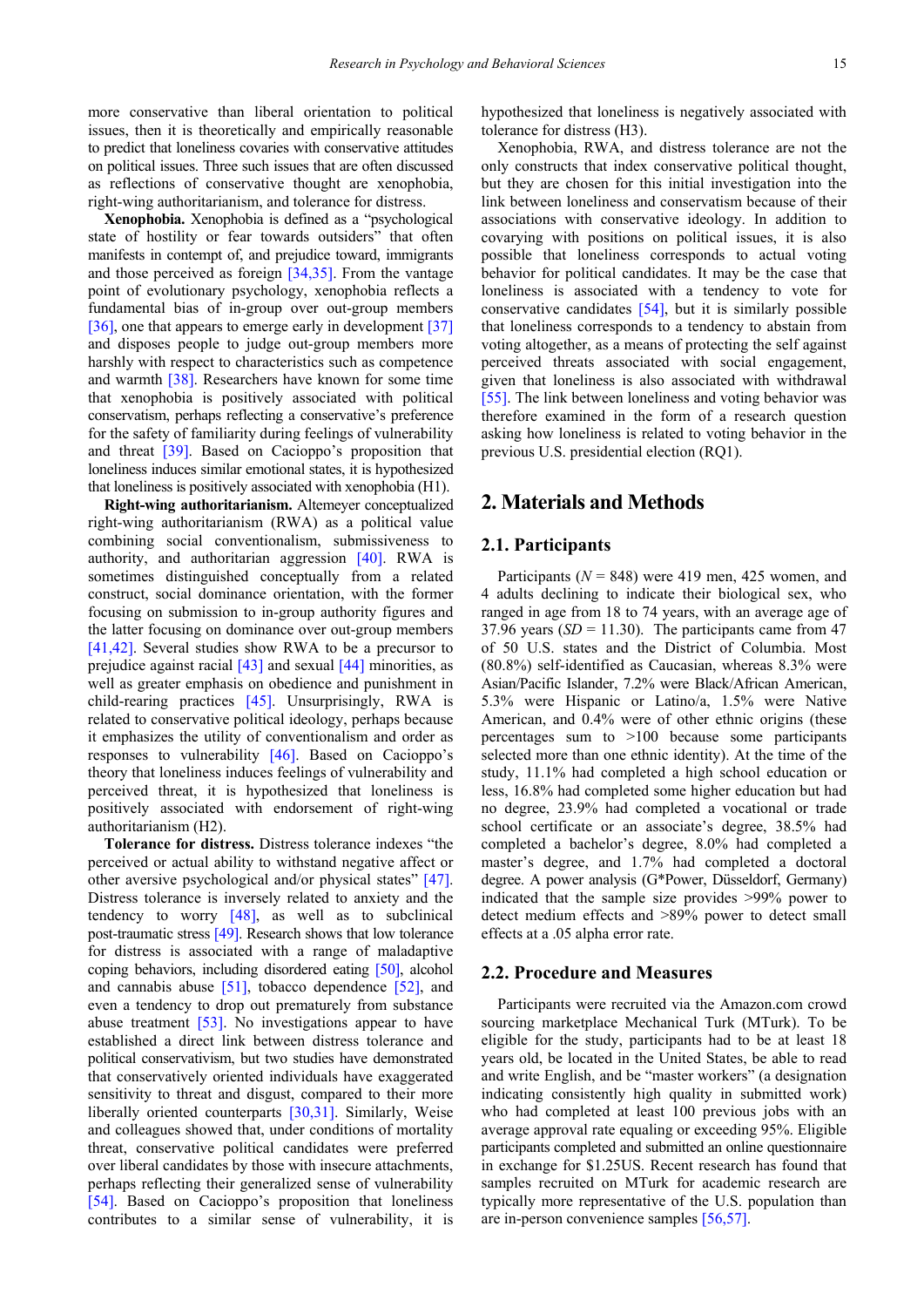Data were collected between January and May of 2016. During much of this period, candidates for the democratic and republican nominations for U.S. president were competing in U.S. state primary elections and caucuses. By the time data collection was finished, Hillary Clinton and Donald Trump were regularly referred to in mainstream media as their respective parties' presumptive nominees, but neither party had yet conducted its national convention.

*Loneliness* was assessed using the 20-item UCLA Loneliness Scale, version 3 [\[58\],](#page-8-0) which includes 11 negatively worded items (e.g., "No one really knows me well") and 9 positively worded (reverse-scored) items (e.g., "There are people I feel close to"). Participants responded to the items using a 9-point scale, with higher scores indicating greater levels of loneliness. Coefficient alpha for this and all measures appears in [Table 1.](#page-3-0)

**Table 1. Means, Standard Deviations, Reliability Coefficients, and Intercorrelations for Study Variables (N = 848)**

<span id="page-3-0"></span>

|  |                |                                                                      | -06                                                  |
|--|----------------|----------------------------------------------------------------------|------------------------------------------------------|
|  | M <sub>a</sub> | $SD \alpha \quad 1$<br>$3.66$ $1.89$ $.97$ --<br>$3,52,2,10,95,09**$ | $3.50$ 1.78 94 - 02 64**<br>$3.51$ 1.79 95 58** 15** |

*Notes.* All variables were measured on 9-point scales. Higher scores indicate more loneliness, xenophobia, and authoritarianism, but less tolerance for distress.  $\frac{p}{\ }0.05; \frac{p}{\ }0.01$  (2-tailed).

*Xenophobia* was assessed using the 9-item xenophobia scale created by van der Veer et al. [\[59\].](#page-8-1) Using a 9-point scale, participants indicated their level of agreement with statements such as "Interacting with immigrants makes me uneasy" and "With increased immigration I fear that our way of life will change for the worse." Higher scores indicated greater levels of xenophobia.

*Right-wing authoritarianism* was measured with Zakrisson's short form of Altemeyer's Right-Wing Authoritarianism (RWA) scale [\[60\].](#page-8-2) This 15-item scale asks participants to indicate their level of agreement with statements such as "Our country needs a powerful leader, in order to destroy the radical and immoral currents prevailing in society today" and "Three are many radical, immoral people trying to ruin things; society ought to stop them." Responses employed a 9-point scale in which higher scores indicated stronger endorsement of right-wing authoritarianism.

*Distress tolerance* was assessed with Simons and Gaher's Distress Tolerance Scale (DTS) [\[61\].](#page-8-3) The DTS is a 14-item measure in which participants indicate their level of agreement with statements such as "I can't handle feeling distressed or upset" and "Feeling distressed or upset is unbearable to me." Participants responded to the items using a 9-point scale in which higher scores indicated *less* tolerance for distress, rather than more.

The order of items for all measures was randomized separately for each participant.

## **3. Results**

Prior to testing the hypotheses and research question, the integrity of the data was carefully examined. Every MTurk worker has a unique respondent ID number, so to ensure that no worker performed the hit more than once, the frequencies for respondent ID number were examined and no numbers were duplicated, indicating that each respondent was unique. Time to completion (which averaged 14 minutes, 3 seconds) was also examined, and one questionnaire whose time to completion was more than two standard deviations below the mean was eliminated. In addition, responses to an attention check embedded in the questionnaire were examined, and ten participants were deleted for failing the attention check, resulting in the current sample size of 848.

#### **3.1. Descriptive Statistics**

Participants' mean score for loneliness was 3.66 (*SD* = 1.89), indicating relatively mild loneliness, on average. Loneliness was mildly correlated with age,  $r(845) = -.07$ ,  $p(2$ -tailed) = .035, and did not vary as a function of sex, education level, or ethnicity. Means, standard deviations, and intercorrelations for all continuous variables appear in [Table 1.](#page-3-0)

#### **3.2. Hypotheses and Research Question**

The first hypothesis predicted a positive association between loneliness and xenophobia. Xenophobia scores were significantly correlated with participants' age,  $r(845) = .14$ ,  $p(2$ -tailed) < .001, but did not differ by sex, education level, or ethnicity. To control for the effect of age, the hypothesis was tested in a hierarchical multiple regression analysis, with xenophobia as the criterion variable. Age was entered in the first block of the regression as a control variable, and loneliness was entered in the second block. Cacioppo et al. suggested that loneliness may also evidence quadratic relationships with predicted outcomes when loneliness scores are positively skewed, as they were in this sample (skewness = .67, std. error  $= .08$ ), so a quadratic term for loneliness was initially entered in a third block [\[10\].](#page-6-5) The quadratic term proved nonsignificant, however, so it was removed in the service of parsimony. Consistent with H1, loneliness evidenced a significant linear relationship with xenophobia,  $\beta = 0.11$ ,  $p = 0.002$ . Complete regression results appear in [Table 2.](#page-3-1) The first hypothesis is supported.

**Table 2. Multiple Regression Predicting Xenophobia from Loneliness (N = 848)**

<span id="page-3-1"></span>

| Models and Variables | В    | SE B | ß        | $\Delta R^2$ |
|----------------------|------|------|----------|--------------|
| 1. Age               | 0.03 | 0.01 | $0.14**$ | --           |
| $2. \text{Age}$      | 0.03 | 0.01 | $0.14**$ | $0.01*$      |
| Loneliness           | 0.12 | 0.04 | $0.11*$  |              |

*Notes.* Zero-order correlations appear in [Table 2.](#page-3-1) \**p* < .05; \*\**p* < .01.  $R^2$  $= .03$ , adjusted  $R^2 = .03$ ,  $F(2, 844) = 12.32$ ,  $p < .001$ .

The second hypothesis called for a positive association between loneliness and endorsement of right-wing authoritarianism. RWA scores were significantly correlated with participants' age,  $r(845) = .18$ ,  $p(2$ -tailed) < .001, but did not differ by sex, education level, or ethnicity. To control for the effect of age, the hypothesis was tested in a hierarchical multiple regression analysis, with RWA as the criterion variable. Age was entered in the first block, loneliness was entered in the second block, and a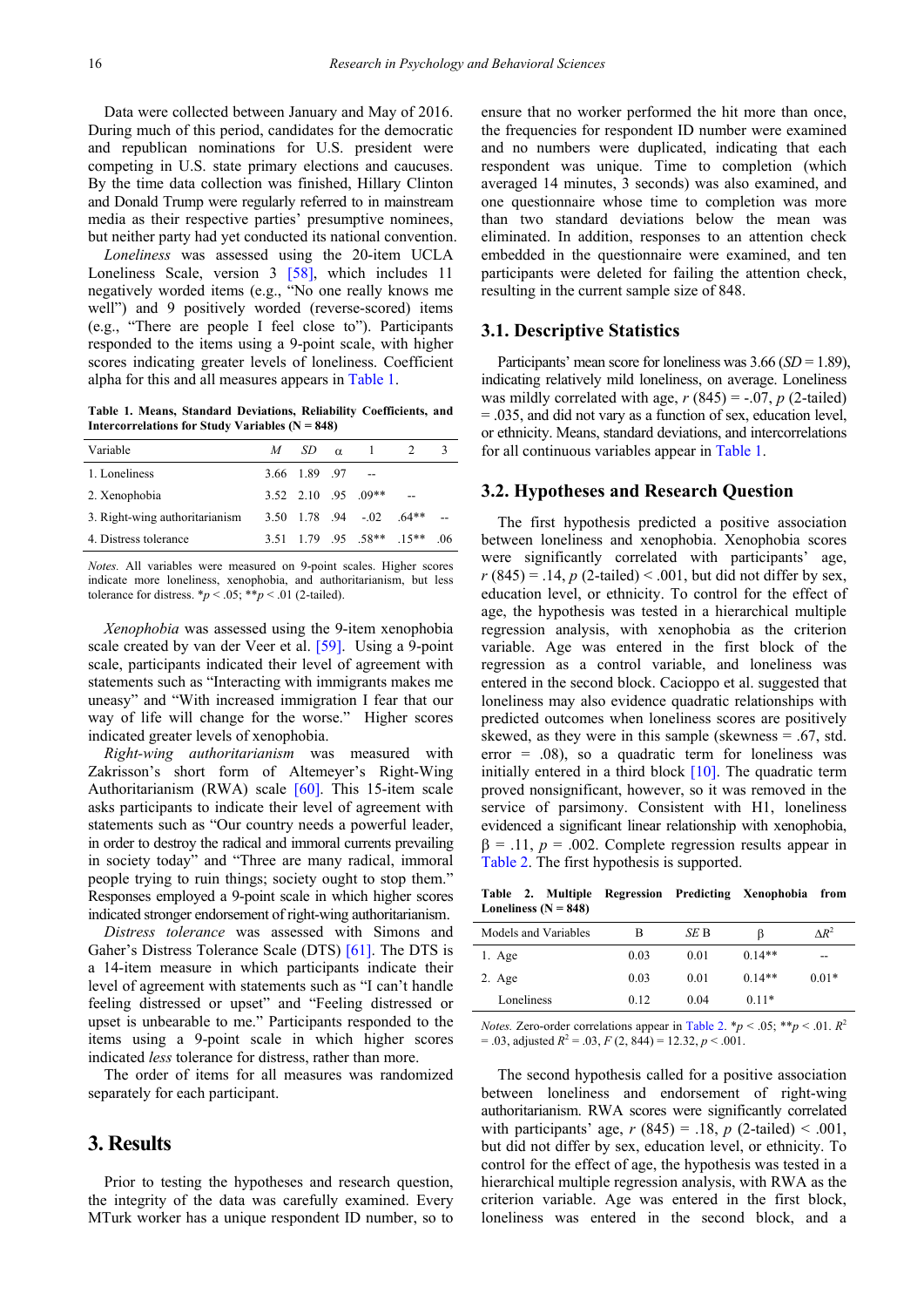quadratic term for loneliness was entered in the third block. Consistent with H2, loneliness evidenced a significant linear relationship with RWA,  $\beta = .28$ ,  $p = .048$ . Complete regression results appear in [Table 3.](#page-4-0) The quadratic term was also significant,  $\beta$  = -.29, *p* = .038. To interpret the quadratic effect, loneliness scores were divided into equally sized quintiles and means for RWA were calculated for each quintile. The means, which appear in [Figure 1,](#page-4-1) indicate slightly higher RWA in the second-highest and second-lowest loneliness groups than in the remaining groups. The significant linear effect supports H2, but support is qualified by the quadratic effect.

**Table 3. Multiple Regression Predicting Right-Wing Authoritarianism from Loneliness (N = 848)**

<span id="page-4-0"></span>

| Models and Variables   | В       | SE B | β       | $\Lambda R^2$ |
|------------------------|---------|------|---------|---------------|
| 1. Age                 | 0.03    | 0.01 | $.18**$ | --            |
| 2. Age                 | 0.03    | 0.01 | $.18**$ | 0.00          |
| Loneliness             | $-0.01$ | 0.03 | $-.01$  |               |
| $3. \text{Age}$        | 0.03    | 0.01 | $19**$  | $0.01*$       |
| Loneliness             | 0.26    | 0.13 | $.28*$  |               |
| Loneliness (quadratic) | $-0.03$ | 0.02 | $-29*$  |               |

*Notes.* Zero-order correlations appear in [Table 2.](#page-3-1) \* $p < .05$ ; \*\* $p < .01$ .  $R^2$  $= .04$ , adjusted  $R^2 = .03$ ,  $F(3, 843) = 10.66$ ,  $p < .001$ .

<span id="page-4-1"></span>

**Figure 1.** Scores for Endorsement of Right-Wing Authoritarianism Among Quintile Groups for Loneliness

<span id="page-4-2"></span>

**Figure 2.** Scores for Distress Tolerance Among Quintile Groups for Loneliness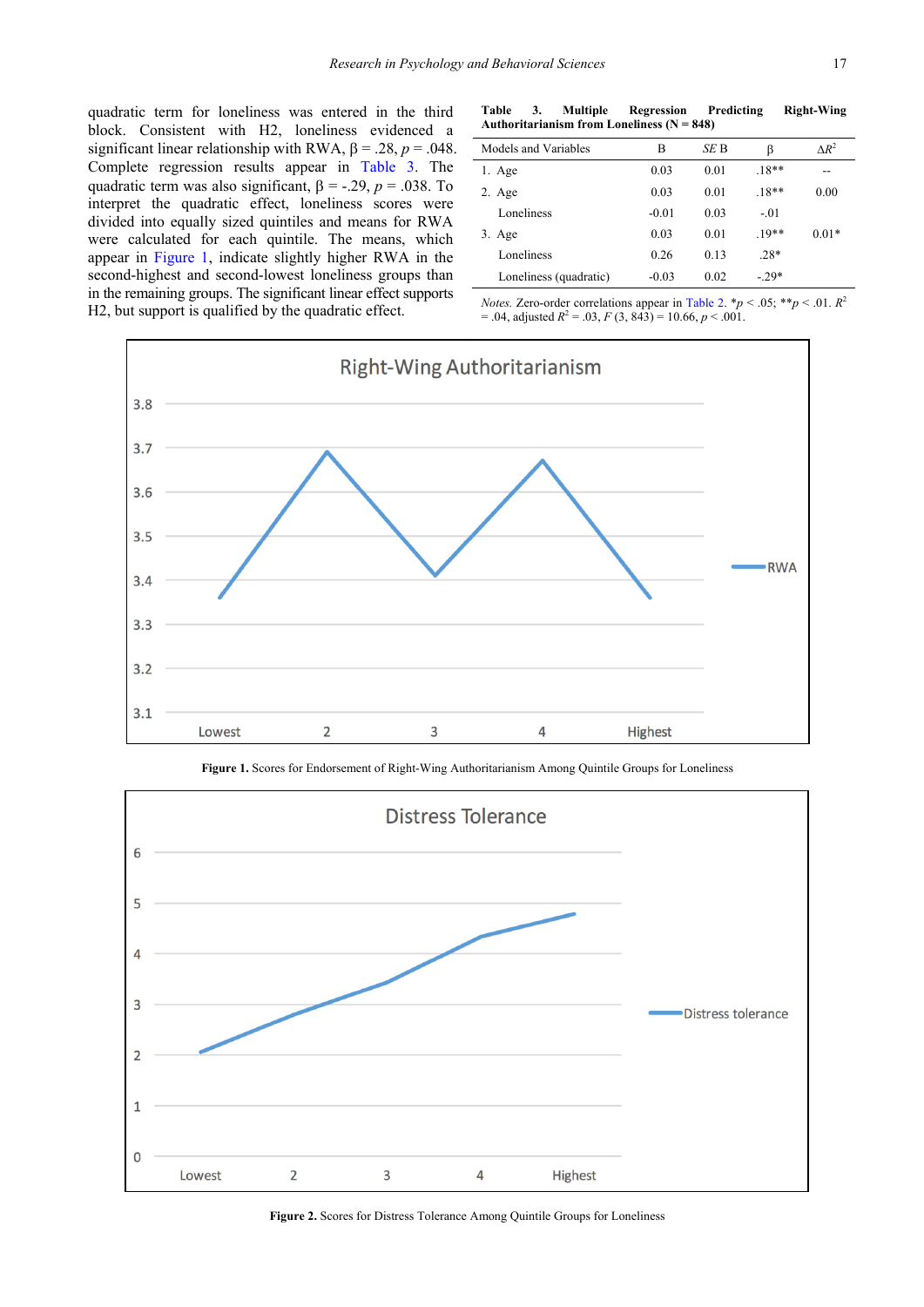<span id="page-5-0"></span>

| Models and Variables   | B       | SE B | β       | $\Lambda R^2$ |
|------------------------|---------|------|---------|---------------|
| $1. \text{Age}$        | $-0.03$ | 0.01 | $-18**$ | --            |
| <b>Sex</b>             | $-0.43$ | 0.13 | $-12**$ |               |
| 2. Age                 | $-0.02$ | 0.01 | $-14**$ | $0.32**$      |
| <b>Sex</b>             | $-0.43$ | 0.10 | $-12**$ |               |
| Loneliness             | 0.54    | 0.03 | $.57**$ |               |
| 3. Age                 | $-0.02$ | 0.01 | $-13**$ | $0.01**$      |
| <b>Sex</b>             | $-0.44$ | 0.10 | $-12**$ |               |
| Loneliness             | 0.87    | 0.11 | $.91**$ |               |
| Loneliness (quadratic) | $-0.04$ | 0.01 | $-35**$ |               |

**Table 4. Multiple Regression Predicting Distress Tolerance from Loneliness (N = 848)**

*Notes.* Zero-order correlations appear in [Table 2.](#page-3-1) \*\**p* < .01.  $R^2 = .37$ , adjusted  $R^2 = .36$ ,  $F(4, 839) = 121.50$ ,  $p < .001$ .

The third hypothesis proposed that loneliness is negatively associated with tolerance for distress. In the operational definition of distress tolerance, higher scores index less tolerance for distress, so H3 actually calls for a positive statistical relationship between loneliness and distress tolerance, rather than an inverse relationship. Distress tolerance scores were significantly correlated with participants' age,  $r(845) = -.16$ ,  $p(2-tailed) < .001$ , and were higher for women ( $M = 3.65$ ,  $SD = 1.92$ ) than for men (*M* = 3.37, *SD* = 1.66), *t* (842) = 2.24, *p* (2-tailed) = .025, but did not differ by education level or ethnicity. To control for the effects of age and sex, the hypothesis was tested in a hierarchical multiple regression analysis, with distress tolerance as the criterion variable. Age and sex (dummy coded as  $0 = \text{female}, 1 = \text{male}$ ) were entered in the first block, loneliness was entered in the second block, and a quadratic term for loneliness was entered in the third block. Consistent with H3, loneliness evidenced a significant linear relationship with distress tolerance,  $\beta = .91$ ,  $p < .001$ . Complete regression results appear in [Table 4.](#page-5-0) The quadratic term was also significant,  $\beta = -0.35$ ,  $p = .002$ . To interpret the quadratic effect, loneliness scores were divided into equally sized quintiles and means for distress tolerance were calculated for each quintile. The means, which appear in [Figure 2,](#page-4-2) reflect the hypothesized linear relationship, with slight changes in the magnitude of the relationship. The significant linear effect and the shape of the significant quadratic effect both support H3.

The research question asked how loneliness is related to voting behavior in the immediate past U.S. presidential election, which at the time these data were collected was the 2012 election between republican Mitt Romney and democrat Barack Obama. For the research question, analysis was limited to participants 22 years of age or higher, as younger participants would not have been eligible to vote in the 2012 election. A oneway ANOVA was conducted, with voting behavior (voted for Mitt Romney, voted for Barack Obama, voted for someone else, did not vote) as the independent factor and loneliness as the dependent factor. The ANOVA produced a significant effect,  $F(3, 833) = 5.40$ ,  $p = .001$ ,  $\eta^2 = .02$ , which was probed with the moderately conservative Student-Newman-Keuls *post hoc* test. Results indicated the highest loneliness score ( $M = 4.09$ ,  $SD = 1.97$ ) among

participants who did not vote. Those who did not vote were significantly lonelier than those who voted for Mitt Romney  $(M = 3.33, SD = 2.01)$ ; all other mean comparisons were nonsignificant.

## **4. Discussion**

Given the evolutionary importance of close relationships in the human social agenda, it is understandable that Cacioppo and colleagues would theorize that perceived social isolation—i.e., loneliness—is associated with anxiety, feelings of vulnerability, and perceptions of heightened threat. Indeed, such a proposition accounts for many extant findings connecting loneliness to elevated stress load, exaggerated stress responses, and functional deficits such as impaired sleep quality. Empirically, however, feelings of anxiety and vulnerability also coincide with politically conservative thought, so the current study investigated the logical deduction that loneliness corresponds with political conservatism.

That prediction was tested using three separate political characteristics—xenophobia, endorsement of right-wing authoritarianism, and tolerance for distress—on which politically conservative and politically liberal individuals tend to differ systematically. For each characteristic, loneliness was significantly associated with the more conservative position. Specifically, lonelier individuals reported higher xenophobia, stronger endorsement of right-wing authoritarianism, and lower distress tolerance. Effect sizes were moderate for xenophobia (.11) and RWA (.28) but substantial for distress tolerance (.91), indicating associations that are not inconsequential in their magnitude.

Of course, xenophobia, RWA, and distress tolerance are not the only potential political values that might be adjudicated. One might look at closely related constructs, such as ethnocentrism or social dominance orientation, and/or at positions on politically contentious social issues, such as gun control, gay marriage, or immigration. Indeed, no one construct—or probably even constellation of constructs—would fully operationalize one's political ideology. As a result, the present findings must be considered preliminary and subject to further investigation with other political outcomes. It may even be the case that loneliness is more strongly associated with some dimensions of conservative thought (such as social conservatism) than with others (such as fiscal conservatism), insofar as feelings of anxiety and vulnerability may affect social and fiscal ideologies differently. Such possibilities await investigation in future studies.

Some may wonder why the hypothesized connection between loneliness and conservatism was not investigated simply by comparing the loneliness scores of registered democrats and registered republicans. The current approach—of examining scores on politically charged issues—is superior for at least two reasons. First, the logically derived prediction was that loneliness covaried with politically conservative thought, not with party identification, and although party identification may be a reliable surrogate for political ideology, the focus was on how participants believe rather than on which label they identify with. Second, there is likely substantial within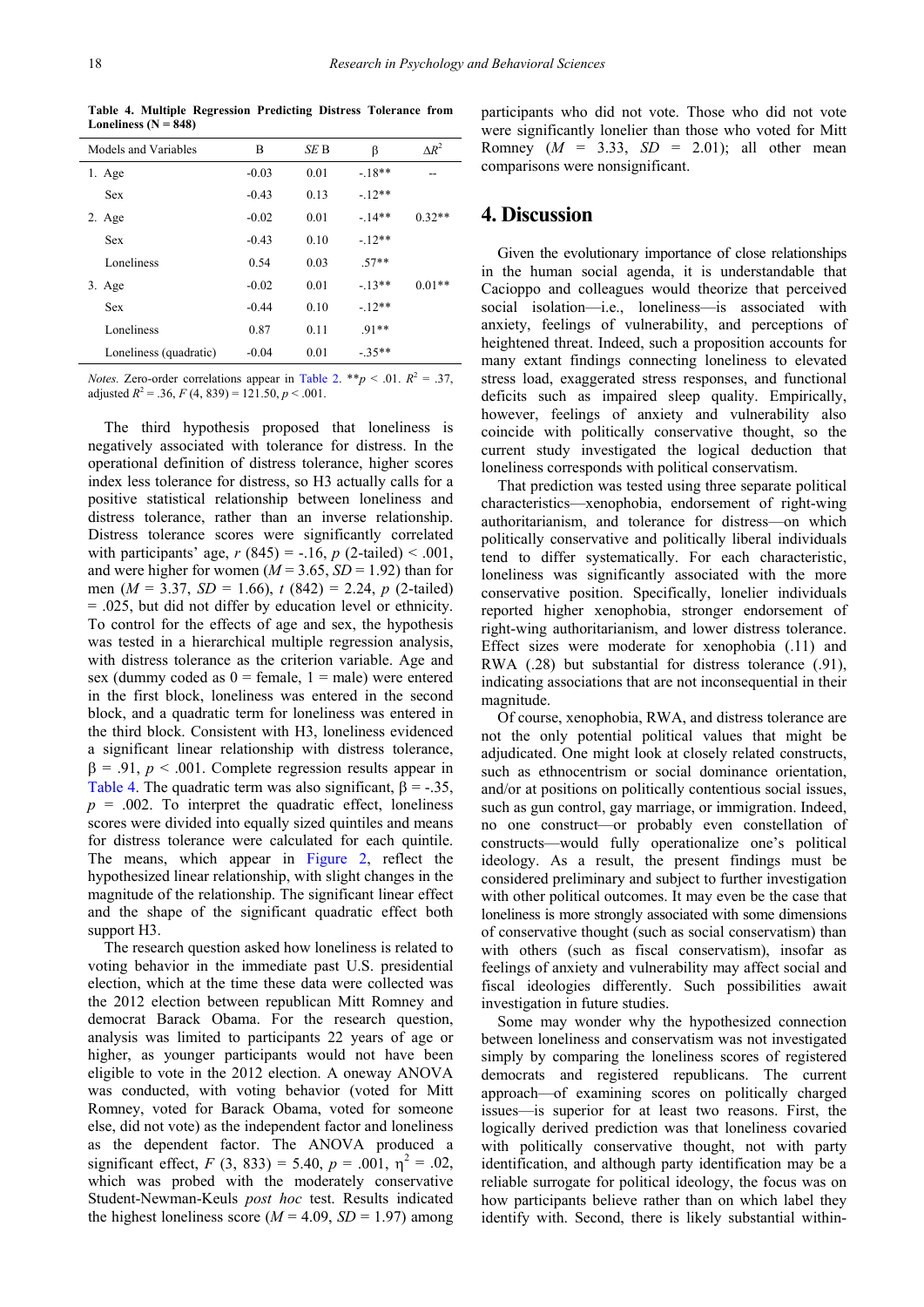group variance among both registered republicans and registered democrats in political ideology, which would be treated as error by merely comparing one cell to the other. Examining continuous scores on political values also preserves systematic variance that would be lost in simply comparing two political parties.

The present study also demonstrated that loneliness is associated with previous voting behavior—at least in the immediate past U.S. presidential election. Rather than corresponding with a tendency to vote for the republican candidate, however, loneliness was associated with not voting at all. Behaviorally, loneliness often predicts social avoidance and withdrawal more than social approach—even though withdrawal perpetuates, rather than remedies, the deficit in social connection—so loneliness may well have prompted participants to avoid the social engagement involved in voting [\[62\].](#page-8-4) Of course, voting by mail-in ballot might assuage that concern, and it is possible that loneliness is associated with voting by mail as well as with failing to vote altogether. The present study asked only about whether and for whom participants voted, however, rather than how they voted, so investigating such a possibility would require further research.

## **5. Conclusion**

Considered in concert, the present findings lend additional credence to Cacioppo and colleagues' theory that the evolutionary adaptiveness of social inclusion and connection makes loneliness anxiety-producing and aversive. A logical derivation from that thesis is that loneliness is associated with conservatism, so support for that hypothesis implies support for the theory. The findings also add to empirical understanding of loneliness by broadening the range of life domains known to correspond to that condition. Whereas previous studies have articulated how loneliness covaries with mental wellness, physical health, and relational well-being, this is perhaps the first study to connect loneliness with one's orientation to, and engagement in, political life.

Until these initial findings are replicated and extended, it may be premature to suggest practical implications. One potential implication, however, is that supporters of politically conservative initiatives may find support by appealing to constituencies known to score high in loneliness. In the United States, data suggest that those constituencies would include the elderly and voting-age adolescents and may also include the infirm, the recently relocated, those living in rural or isolated locales, those who are divorced or widowed, and those living apart from their spouses or partners due to employment, incarceration, or military deployment. Appealing to individuals in such constituencies—and perhaps also facilitating their involvement in voting by mail-in ballot—may result in greater support for conservative political issues or candidates. A corresponding implication is that interpersonal efforts directed at establishing or renewing social connection with lonely individuals, to the extent that such efforts reduce loneliness, may effect changes in political sensibilities, such as encouraging less-conservative thought. These implications are speculative, however, and require further investigation.

The present study benefited by a demographically and geographically diverse sample of adults representing nearly every U.S. state. The sample was restricted to those who could read and write English, had internet connectivity, and were master MTurk workers, so it certainly was not fully representative of the U.S. adult population but did evidence more diversity than is often observed in loneliness research. As noted above, the current study is also limited by its inclusion of only three political value measures (xenophobia, RWA, and distress tolerance); future research will benefit by including a broader range of measures.

## **Acknowledgements**

None.

# **Statement of Competing Interests**

The author has no competing interests.

# **References**

- <span id="page-6-0"></span>[1] Maslow, A. H. "A theory of human motivation," *Psychological Review,* 50(4), 370-396. 1943.
- [2] Schutz, W. C. *FIRO: A three-dimensional theory of interpersonal behavior.* Holt, Rinehart & Winston, New York, 1958.
- [3] Baumeister, R. F., and Leary, M. R. "The need to belong: Desire for interpersonal attachments as fundamental human motivation, *Psychological Bulletin,* 117(3), 497-529. May 1995.
- <span id="page-6-1"></span>[4] Cacioppo, J. T., and Patrick, W. *Loneliness: Human nature and the need for social connection.* W. W. Norton, New York, 2008.
- [5] Floyd, K. "Relational and health correlates of affection deprivation," *Western Journal of Communication,* 78(4), 383-403. September 2014.
- [6] House, J. "Social isolation kills, but how and why?" *Psychosomatic Medicine,* 63(2), 273-274. March/April 2001.
- <span id="page-6-2"></span>[7] Cacioppo, J. T., and Cacioppo, S. "Social relationships and health: The toxic effects of perceived social isolation," *Social and Personality Psychology Compass,* 8(2), 58-72. February 2014.
- <span id="page-6-3"></span>[8] Steptoe, A., Shankar, A., Demakakos, P., and Wardle, J. "Social isolation, loneliness, and all-cause mortality in older men and women," *Proceedings of the National Academy of Sciences,*  110(15), 5797-5801. April 2013.
- <span id="page-6-4"></span>[9] Cacioppo, J. T., Cacioppo, S., and Boomsma, D. "Evolutionary mechanisms for loneliness," *Cognition and Emotion,* 28(1), 3-21*.* 2013.
- <span id="page-6-5"></span>[10] Cacioppo, J. T., Hawkley, L. C., Ernst, J. M., Burleson, M., Berntson, G. G., Nouriani, B., and Spiegel, D. "Loneliness within a nomological net: An evolutionary perspective," *Journal of Research in Personality,* 40(6), 1054-1085. December 2006.
- <span id="page-6-6"></span>[11] Victor, C. R., and Yang, K. "The prevalence of loneliness among adults: A case study of the United Kingdom," *Journal of Psychology,* 146(1-2), 85-104. January/April 2012.
- <span id="page-6-7"></span>[12] American Association of Retired Persons. *Loneliness among older adults: A national survey of adults 45+.* AARP, Washington, DC, 2010.
- <span id="page-6-8"></span>[13] Theeke, L. A. "Predictors of loneliness in U.S. adults over age sixty-five," *Archives of Psychiatric Nursing,* 23(5), 387-396. October 2009.
- <span id="page-6-9"></span>[14] Golden, J., Conroy, R. M., Bruce, I., Denihan, A., Greene, E., Kirby, M., and Lawlor, B. A. "Loneliness, social support networks, mood and wellbeing in community-dwelling elderly," *International Journal of Geriatric Psychiatry,* 24(7), 694-700. July 2009.
- <span id="page-6-10"></span>[15] Simon, M. A., Chang, E.-S., Zhang, M., Ruan, J., and Dong, X. "The prevalence of loneliness among U.S. Chinese older adults," *Journal of Aging and Health,* 26(7), 1172-1188. October 2014.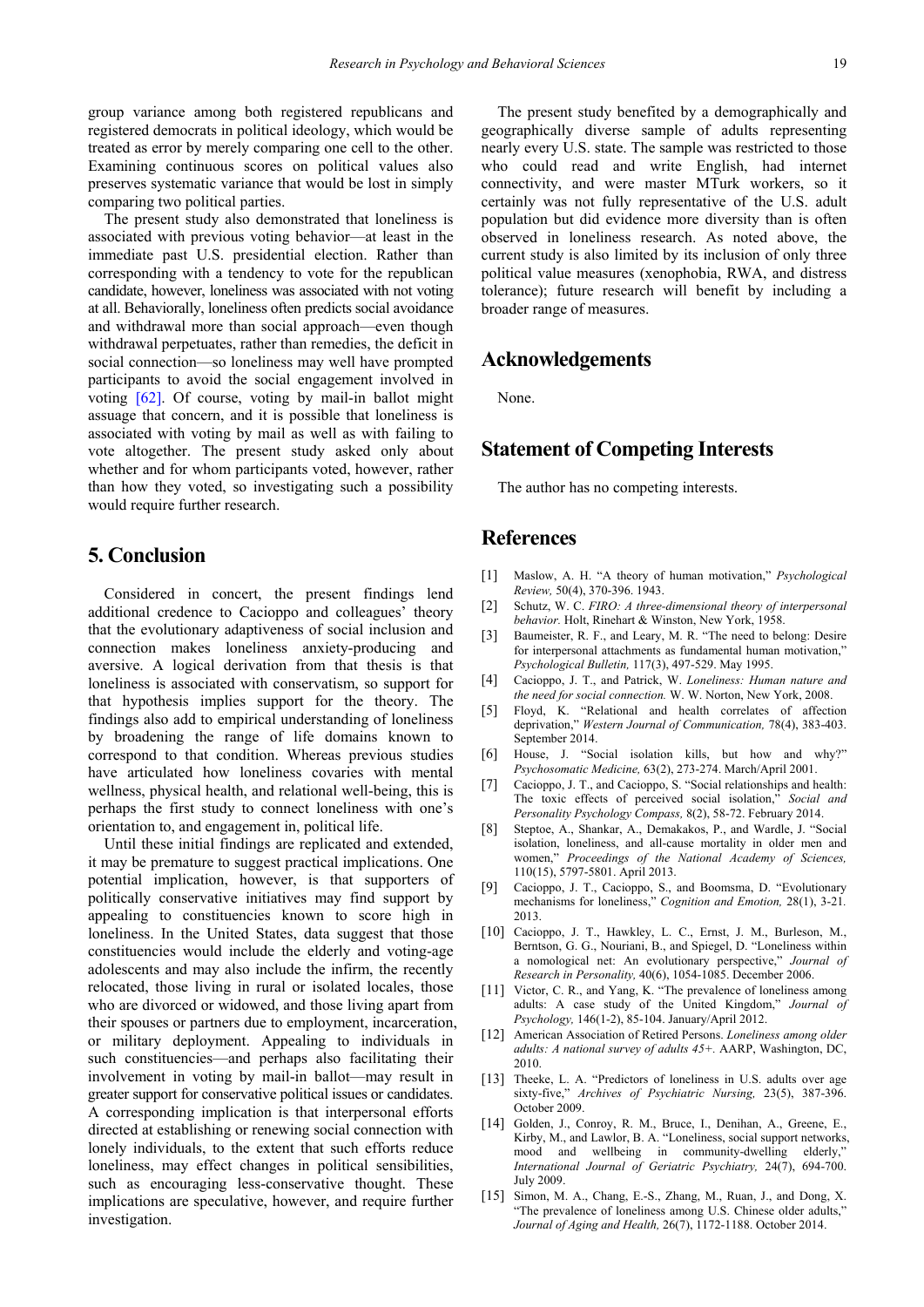- <span id="page-7-0"></span>[16] Jaremka, L. M., Fagundes, C. P., Glaser, R., Bennett, J. M., Malarkey, W. B., and Kiecolt-Glaser, J. K. "Loneliness predicts pain, depression, and fatigue: Understanding the role of immune dysregulation," *Psychoneuroendocrinology,* 38(8), 1310-1317. August 2013.
- <span id="page-7-1"></span>[17] Kurina, L. M., Knutson, K. L., Hawkley, L. C., Cacioppo, J. T., Lauderdale, D. S., and Ober, C. "Loneliness is associated with sleep fragmentation in a communal society," *Sleep,* 34(11), 1519- 1526. November 2011.
- <span id="page-7-2"></span>[18] Momtaz, Y. A., Hamid, T. A., Yusoff, S., Ibrahim, R., Chai, S. T., Yahaya, N., and Abdullah, S. S. "Loneliness as a risk factor for hypertension in later life," *Journal of Aging and Health,* 24(4), 696-710. June 2012.
- <span id="page-7-3"></span>[19] Shankar, A., McMunn, A., Banks, J., and Steptoe, A. "Loneliness, social isolation, and behavioral and biological health indicators in older adults," *Health Psychology,* 30(4), 377-385. July 2011.
- <span id="page-7-4"></span>[20] Jaremka, L. M., Fagundes, C. P., Peng, J., Bennett, J. M., Glaser, R., Malarkey, W. B., and Kiecolt-Glaser, J. K. "Loneliness promotes inflammation during acute stress," *Psychological Science,* 24(7), 1089-1097. July 2013.
- <span id="page-7-5"></span>[21] Aylaz, R., Aktürk, Ü., Erci, B., Öztürk, H., and Aslan, H. "Relationship between depression and loneliness in elderly and examination of influential factors," *Archives of Gerontology and Geriatrics,* 55(3), 548-554. November/December 2012.
- <span id="page-7-6"></span>[22] Oualter, P., Ouinton, S. J., Wagner, H., and Brown, S. "Loneliness, interpersonal distrust, and alexithymia in university students,' *Journal of Applied Social Psychology,* 39(6), 1461-1479. June 2009.
- <span id="page-7-7"></span>[23] Frye-Cox, N. E., and Hesse, C. "Alexithymia and marital quality: The mediating roles of loneliness and intimate connection," *Journal of Family Psychology,* 27(2), 203-211. April 2013.
- <span id="page-7-8"></span>[24] Dawkins, R. *The selfish gene*. Oxford University Press, New York, 1990.
- <span id="page-7-9"></span>[25] Bangee, M., Harris, R. A., Bridger, N., Rotenberg, J. J., and Qualter, P. "Loneliness and attention to social threat in young adults: Findings from an eye tracker study," *Personality and Individual Differences,* 63, 16-23. June 2014.
- <span id="page-7-10"></span>[26] Cacioppo, J. T., Cacioppo, S., Capitanio, J. P., and Cole, S. W. "The neuroendocrinology of social isolation," *Annual Review of Psychology,* 66, 733-767. January 2015.
- <span id="page-7-11"></span>[27] Hawkley, L. C., Preacher, K. J., and Cacioppo, J. T. "Loneliness impairs daytime functioning but not sleep duration," *Health Psychology,* 29(2), 124-129. March 2010.
- <span id="page-7-12"></span>[28] Cacioppo, J. T., Hawkley, L. C., Berntson, G. G., Ernst, J. M., Gibbs, A. C., Stickgold, R., and Hobson, J. A. "Do lonely days invade the nights? Potential social modulation of sleep efficiency.' *Psychological Science,* 13(4), 384-387. July 2002.
- <span id="page-7-13"></span>[29] Jost, J. T., Glaser, J., Kruglanski, A. W., and Sulloway, F. J. "Political conservatism as motivated social cognition," *Psychological Bulletin,* 129(3), 339-375. 2003.
- <span id="page-7-14"></span>[30] Oxley, D. R., Smith, K. B., Alford, J. R., Hibbing, M. V., Miller, J., Scalora, M., Hatemi, P. K., and Hibbing, J. R. "Political attitudes vary with physiological traits," *Science,* 321(5896), 1667-1670. September 2008.
- <span id="page-7-15"></span>[31] Inbar, Y., Pizarro, D., Iyer, R., and Haidt, J. "Disgust sensitivity, political conservatism, and voting," *Social Psychological & Personality Science,* 3(5), 537-544. 2012.
- <span id="page-7-16"></span>[32] Nail, P. R., McGregor, I., Drinkwater, A. E., Steele, G. M., and Thompson, A. W. "Threat causes liberals to think like conservatives," *Journal of Experimental Social Psychology,* 45(4), 901-907. July 2009.
- <span id="page-7-17"></span>[33] Rentfrow, P. J., Gosling, S. D., Jokela, M., Stillwell, D. J., Kosiski, M., and Potter, J. "Divided we stand: Three psychological regions of the United States and their political, economic, social, and health correlates," *Journal of Personality and Social Psychology,*  105(6), 996-1012. December 2013.
- <span id="page-7-18"></span>[34] Reynolds, V., Falger, V., and Vine, I. (1987). *The sociobiology of ethnocentrism: Evolutionary dimensions of xenophobia, discrimination, racism and nationalism.* University of Georgia Press, Athens, 1987.
- [35] Yakushko, O. "Xenophobia: Understanding the roots and consequences of negative attitudes toward immigrants," *The Counseling Psychologist,* 37(1), 36-66. 2009.
- <span id="page-7-19"></span>[36] Halevy, N., Weisel, O., and Bornstein, G. "'In-group love' and 'out-group hate' in repeated interaction between groups," *Journal of Behavioral Decision Making,* 25(2), 188-195. April 2012.
- <span id="page-7-20"></span>[37] Buttelmann, D., Zmyj, N., Daum, M., and Carpenter, M. "Selective imitation of in-group over out-group members in 14 month-old infants," *Child Development,* 84(2), 422-428. March/April 2013.
- <span id="page-7-21"></span>[38] Fiske, S. T., Cuddy, A. J. C., Glick, P., and Xu, J. "A model of (often mixed) stereotype content: Competence and warmth respectively follow from perceived status and competition," *Journal of Personality and Social Psychology,* 82(6), 878-902. June 2002.
- <span id="page-7-22"></span>[39] Stewart, R. A. C., and Webster, A. C. "Scale for theological conservatism, and its personality correlates," *Perceptual and Motor Skills,* 30(3), 867-870. June 1970.
- <span id="page-7-23"></span>[40] Altemeyer, B. *Right-wing authoritarianism.* University of Manitoba Press, Winnipeg, 1981.
- <span id="page-7-24"></span>[41] Altemeyer, B. "The other 'authoritarian personality,'" *Advances in Experimental Social Psychology,* 30, 47-92. 1998.
- [42] Sidanius, J., and Pratto, F. *Social dominance.* Cambridge University Press, Cambridge, 1999.
- <span id="page-7-25"></span>[43] Laythe, B., Finkel, D., and Kirkpatrick, L. A. "Predicting prejudice from religious fundamentalism and right-wing authoritarianism: A multiple-regression approach," *Journal for the Scientific Study of Religion,* 40(1), 1-10. March 2001.
- <span id="page-7-26"></span>[44] Hunsberger, B. "Religious fundamentalism, right-wing authoritarianism, and hostility toward homosexuals in non-Christian religious groups," *The International Journal for the Psychology of Religion,* 6(1), 39-49. 1996.
- <span id="page-7-27"></span>[45] Danso, H., Hunsberger, B., and Pratt, M. "The role of parental religious fundamentalism and right-wing authoritarianism in childrearing goals and practices," *Journal for the Scientific Study of Religion,* 36(4), 496-511. December 1997.
- <span id="page-7-28"></span>[46] Smith, A. G., and Winter, D. G. "Right-wing authoritarianism, party identification, and attitudes toward feminism in student evaluations of the Clinton-Lewinsky story," *Political Psychology,*  23(2), 355-383. June 2002.
- <span id="page-7-29"></span>[47] Leyro, T. M., Bernstein, A., Vujanovic, A. A., McLeish, A. C., and Zvolensky, M. J. "Distress tolerance scale: A confirmatory factor analysis among daily cigarette smokers," *Journal of Psychopathology and Behavioral Assessment,* 33(1), 47-57. March 2011.
- <span id="page-7-30"></span>[48] Keough, M. E., Riccardi, C. J., Timpano, K. R., Mitchell, M. A., and Schmidt, N. B. "Anxiety symptomatology: The association with distress tolerance and anxiety sensitivity," *Behavior Therapy,*  41(4), 567-574. December 2010.
- <span id="page-7-31"></span>[49] Vujanovic, A. A., Bonn-Miller, M. O., Potter, C. M., Marshall, E. C., and Zvolensky, M. J. "An evaluation of the relation between distress tolerance and posttraumatic stress within a traumaexposed sample," *Journal of Psychopathology and Behavioral Assessment,* 33(1), 129-135. March 2011.
- <span id="page-7-32"></span>[50] Corstorphine, E., Mountford, V., Tomlinson, S., Waller, G., and Meyer, C. "Distress tolerance in the eating disorders," *Eating Behaviors,* 8(1), 91-97. January 2007.
- <span id="page-7-33"></span>[51] Buckner, J. D., Keough, M. E., and Schmidt, N. B. "Problematic alcohol and cannabis use among young adults: The roles of depression and discomfort and distress tolerance," *Addictive Behaviors,* 32(9), 1957-1963. September 2007.
- <span id="page-7-34"></span>[52] Brown, R. A., Lejuez, C. W., Kahler, C. W., Strong, D. R., and Zvolensky, M. J. "Distress tolerance and early smoking lapse." *Clinical Psychology Review,* 25(6), 713-733. September 2005.
- <span id="page-7-35"></span>[53] Daughters, S. B., Lejuez, C. W., Bornovalova, M. A., Kahler, C. W., Strong, D. R., and Brown, R. A. "Distress tolerance as a predictor of early treatment dropout in a residential substance abuse treatment facility," *Journal of Abnormal Psychology,* 114(4), 729-734. November 2005.
- <span id="page-7-36"></span>[54] Weise, D. R., Pyszczynski, T., Cox, C. R., Arndt, J., Greenberg, J., Solomon, S., and Kosloff, S. "Interpersonal politics: The role of terror management and attachment processes in shaping political preferences," *Psychological Science,* 19(5), 448-455. May 2008.
- <span id="page-7-37"></span>[55] Watson, J., and Nesdale, D. "Rejection sensitivity, social withdrawal, and loneliness in young adults," *Journal of Applied Social Psychology,* 42(8), 1984-2005. August 2012.
- <span id="page-7-38"></span>[56] Berinsky, A. J., Huber, G. A., and Lenz, G. S. "Evaluating online labor markets for experimental research: Amazon.com's Mechanical Turk," *Political Analysis,* 20(3), 351-368. May 2012.
- [57] Paolacci, G., Chandler, J., and Ipeirotis, P. G. "Running experiments on Amazon Mechanical Turk," *Judgment and Decision Making,* 5(5), 411-419. July 2010.